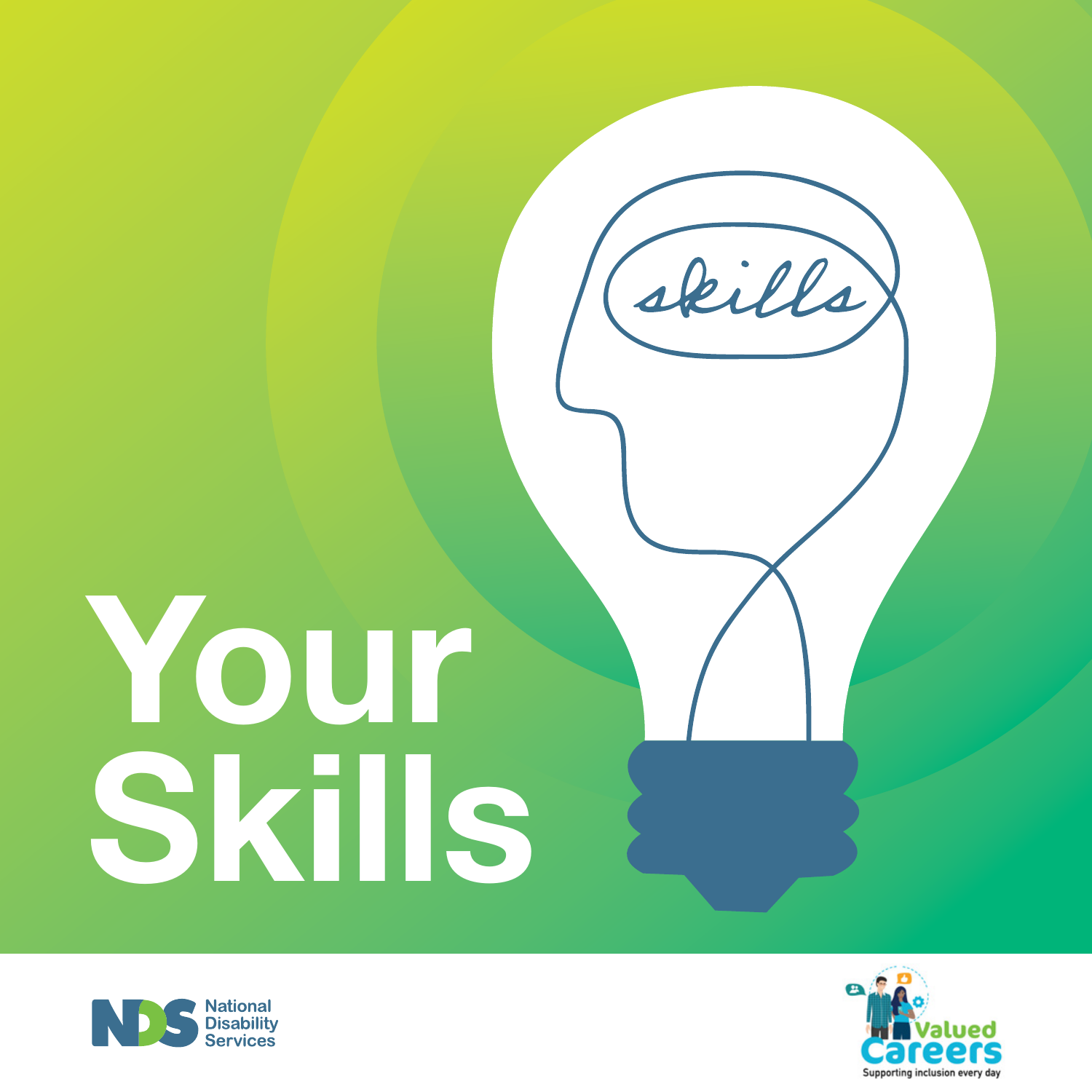**Think about the skills and values you have, and how they can shape your career in the disability sector.**



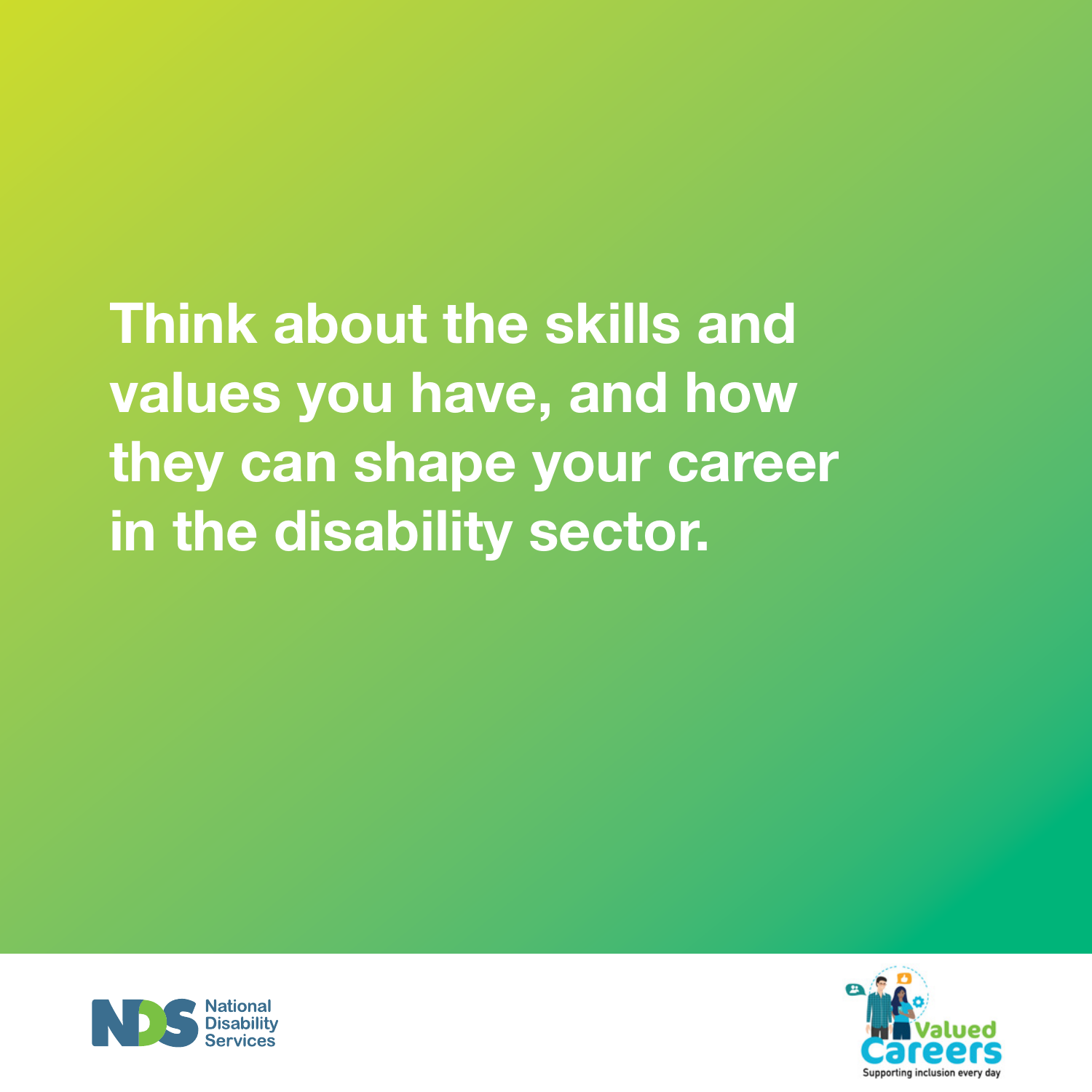## **Your transferable skills and personal values could make you a perfect candidate to work in the disability sector**

#### **Transferable Skills:**

Transferable skills are abilities you have developed throughout your life. These can include things like communication, team work and creativity. They are helpful every day in different areas of your life: socially, professionally and at school.

Many transferable skills are highly valued by employers in the disability and allied health sectors. Identifying and providing examples of the skills that you have developed will help show employers that you are the right person for the job.

#### **Values Based Employment:**

Your values, motivation and attitudes shape you as a person and the way you approach activities, including work. Values based employment involves selecting candidates whose own attitudes, values and behaviours align with those of the organisation and the requirements of the job.

The disability sector focuses on a person-centred approach, where an individual's needs, wants and goals are the primary consideration. An individualised support plan is then developed for that person.

By focusing on your values first and qualifications second, employers can be more comfortable that you will support their person-centred approach.

Whilst some roles require formal qualifications, you may **already** have the foundation skills and values to **start** your career in the disability sector.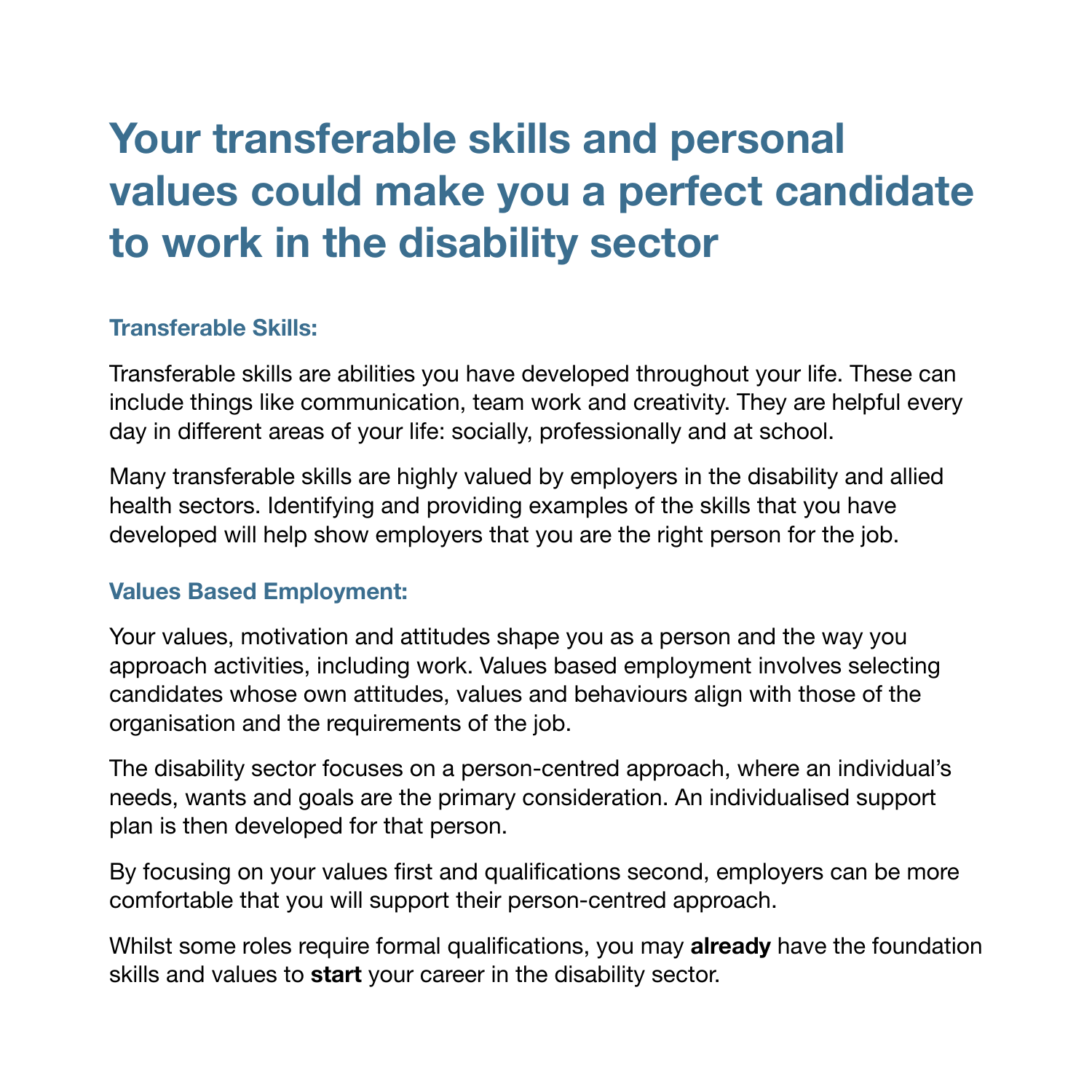## Your Skills: **Disability Support Worker**

#### **Problem solving**



### **Communication**

**Confidence**

**Problem solving:** The different circumstances of each individual provides ample opportunity to demonstrate your problem solving capabilities. You think outside the box, find creative solutions and positive outcomes for every person with disability you support.

**Adaptable:** Every individual is unique and every day can be different. Your flexibility allows you to adapt to each situation, customising solutions that best fit an individual's immediate requirements.

**Empathetic:** Your genuinely caring and empathetic nature helps you excel in a disability support worker role where you focus on the wellbeing and goals of the individual and their lives.

**Communication:** Your solid communication and interpersonal skills are invaluable for successful disability support work. You understand, interpret and relate well with the people you support and your team members and colleagues. Everyone has the right to make decisions about the things which affect them. You will utilise your clear communication skills to support people with disability, where needed, to make their own decisions.

**Confidence:** Your motivation and self-esteem makes you a natural fit as a disability support worker. You bring an energetic, encouraging and confident attitude to the role, supporting people with disability to live a life of their choosing.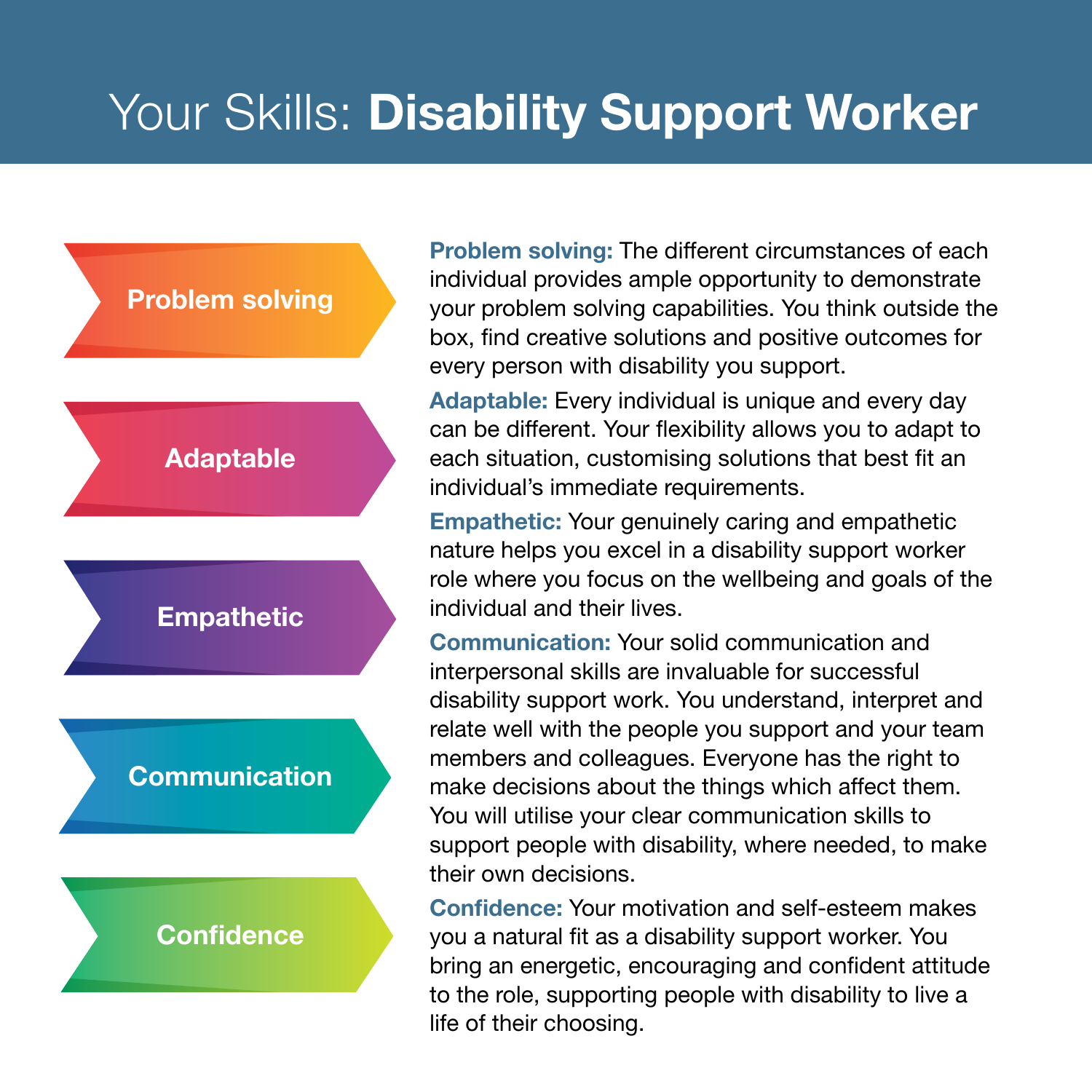## Your Skills: **Occupational Therapist**



**Empathetic:** With your support individuals with a disability will focus on achieving increasing independence. Your calm, pragmatic and empathetic nature helps you provide quality support throughout the journey.

**Creativity:** Creativity isn't something that can always be taught, but is often a part of who we are. Your ability to assess a situation and propose innovative ways of doing things can be the basis of a unique and practical therapy plan for the individuals you support.

**Optimism:** Your optimism, upbeat and positive outlook is a wonderful trait to have and an important part of a person's progress. Therapy may sometimes be a long process and your positive strengths-based approach will assist you to support people with disability in this role.

**Team player:** Your strong interpersonal and collaboration skills, along with your flexibility help you to connect and relate to a variety of people, reassuring them of your professional and empathetic approach.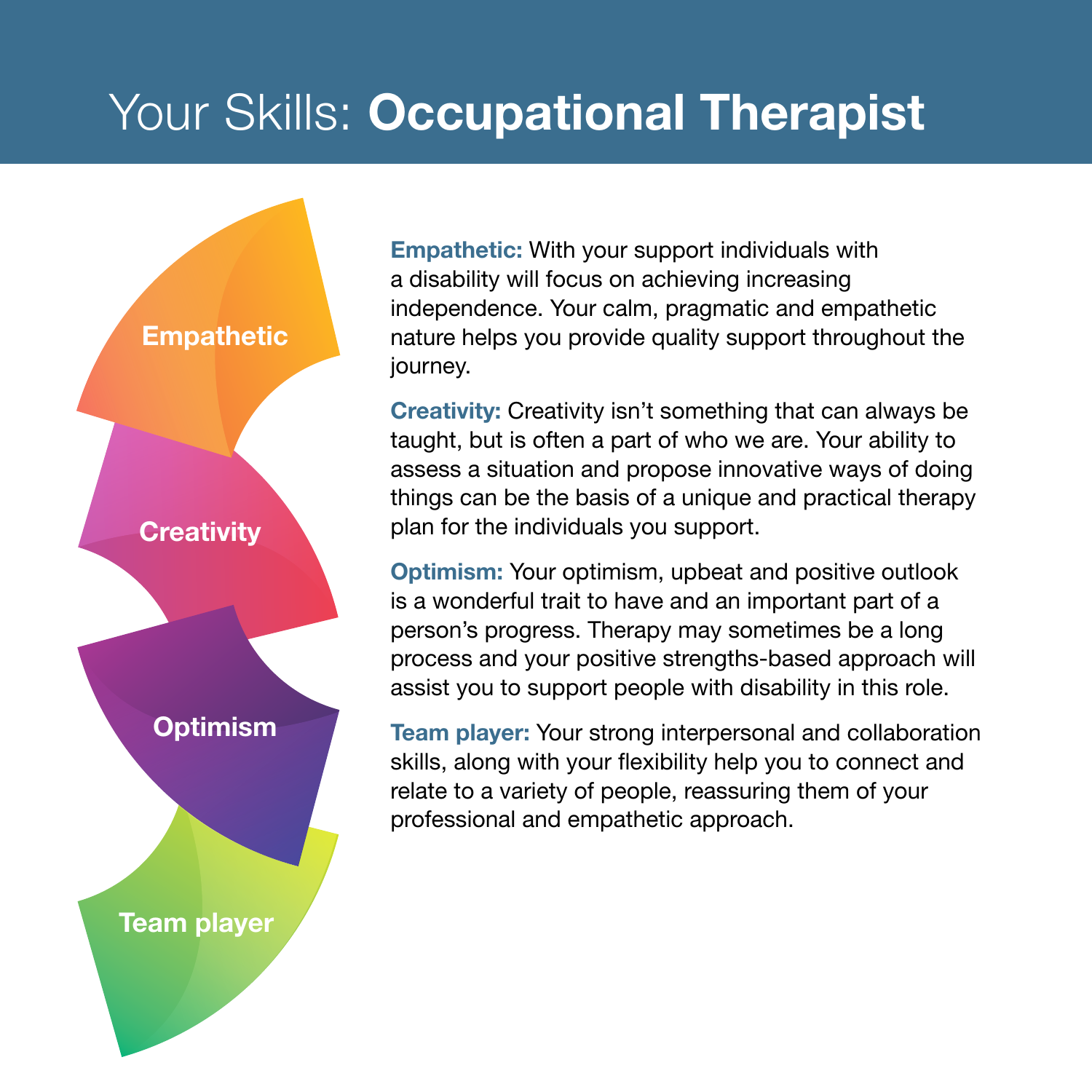## Your Skills: **Education Assistant**

![](_page_5_Figure_1.jpeg)

**Team player:** Your strong interpersonal and collaboration skills, along with your flexibility help you to connect and relate to a variety of people. As an Education Assistant working as part of an educational team, you foster relationships and develop strong communication skills which enable you to work effectively together, resulting in positive learning experiences for your students.

**Multitasker:** Your ability to effortlessly do multiple things at once or switch between different activities or tasks with ease are a great skill for an Education Assistant to have. A typical day may include supporting several students to engage in a range of classroom activities, so your ability to multitask will give you an edge

**Tech savvy:** Technology is now part of our everyday life having changed the way we work, live and learn. Your tech knowledge is invaluable as an Education Assistant, providing an array of engaging, fun options in assisting students to learn and grow.

**Communication:** Your friendly communication and interpersonal skills are invaluable to support students. Many of your students have diverse learning needs and your ability to communicate clearly and in an encouraging manner fosters a supportive and inclusive learning environment. You're able to help students achieve their goals and learn in a positive and rewarding way.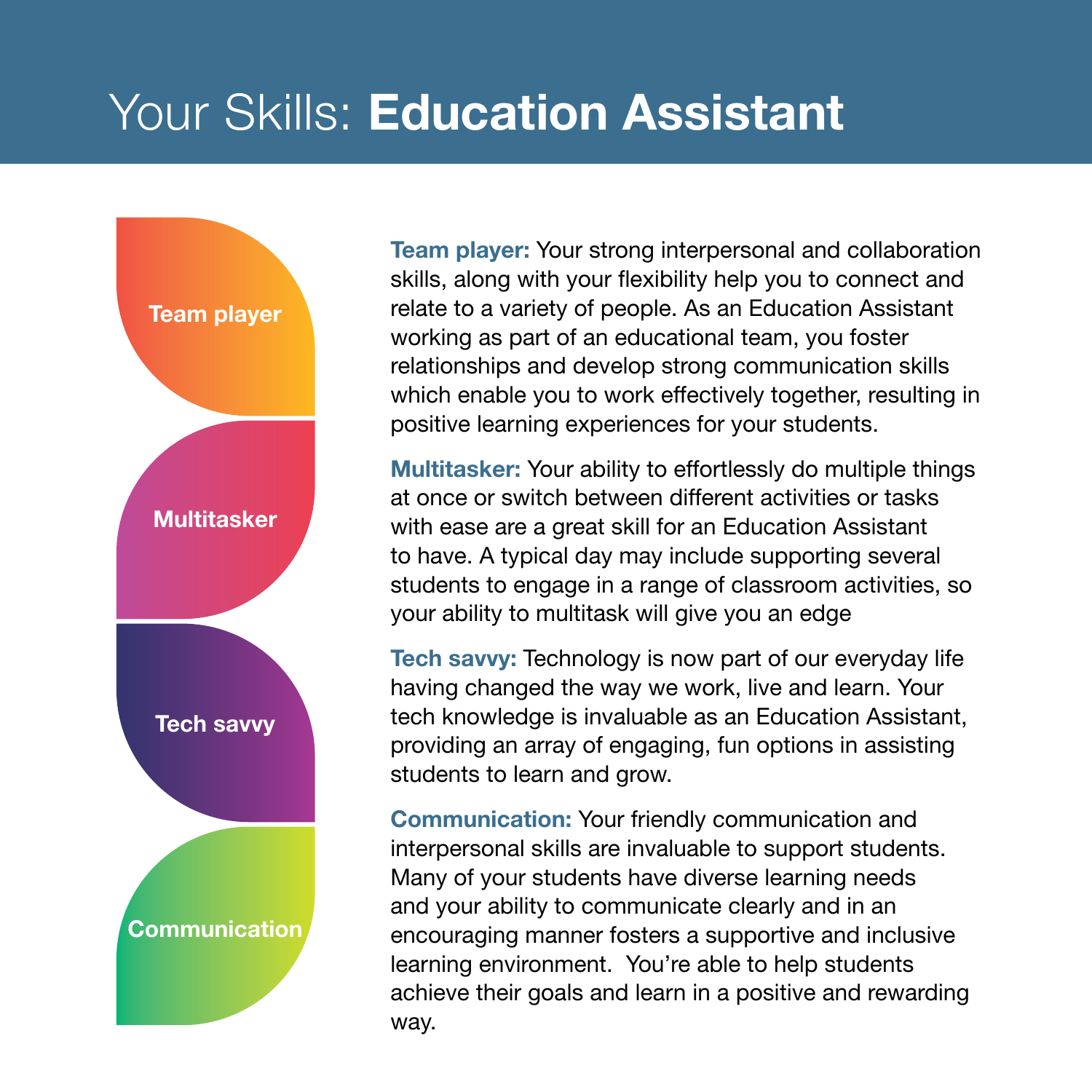## Your Skills: **Speech Pathologist**

![](_page_6_Figure_1.jpeg)

**Empathetic:** Your sincere desire to help and caring and empathetic nature are qualities that ensure you can connect with individuals to effectively manage a wide range of speech and communication issues.

**Creativity:** No two people are the same and so your improvisation, creativity and adaptability are wonderful skills that allow you to recognise and create personalised plans for each individual's immediate needs and goals.

**Good listener:** Your active listening skills help you to connect and understand the needs and wants of the individual and their family, so that you can work together to meet their therapy goals.

**Communication:** Your strong oral and written communication skills are essential to support people with disability, and it also means you can effectively collaborate with a variety of other practitioners, support workers and family for the greater benefit of the individual.

**Problem solving:** Your problem solving skills and creative thinking are important attributes because not every challenge has just one solution. Capitalising on your problem solving capabilities allows you to think outside the box and navigate the different therapies and strategies that work best for each person.